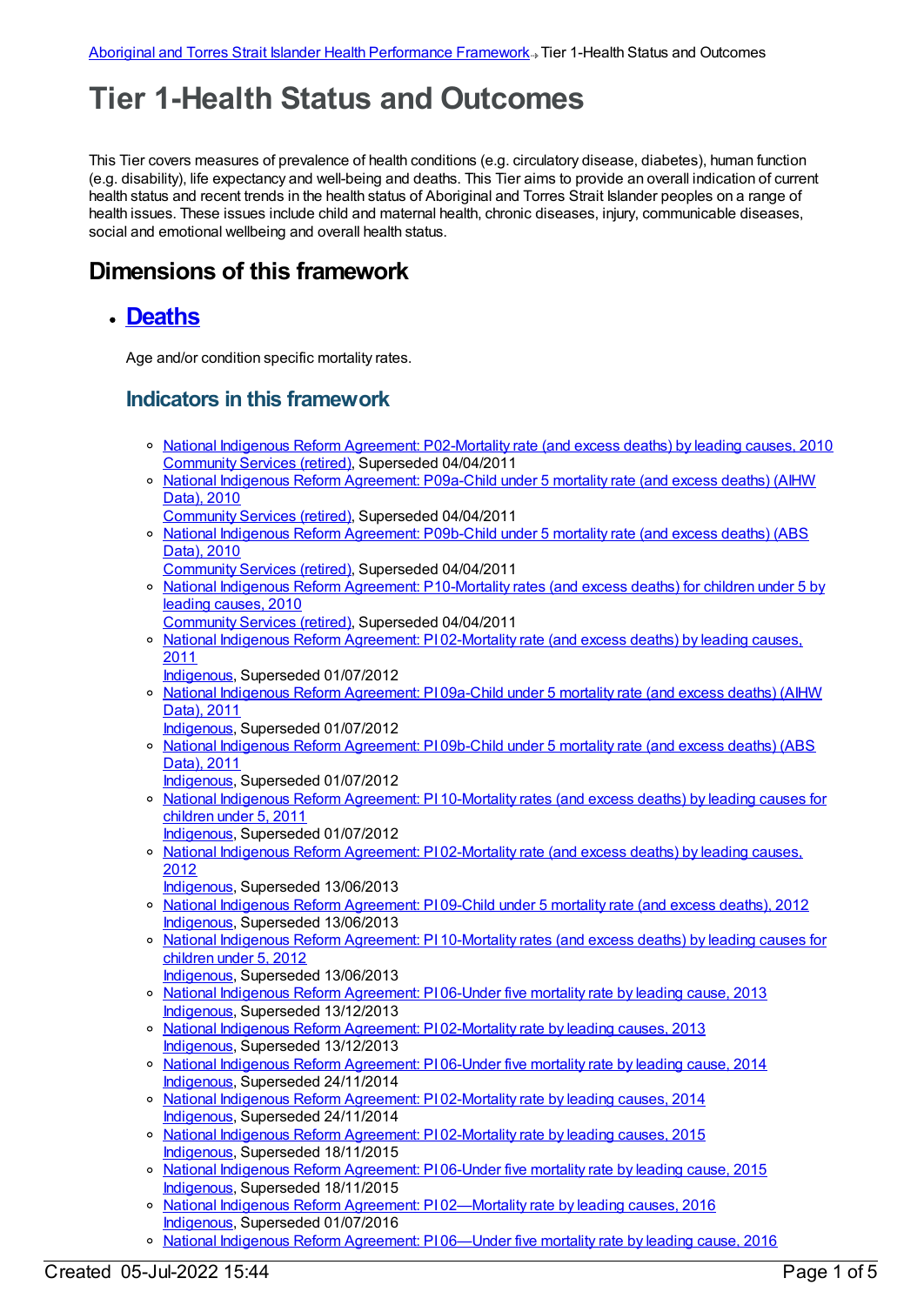[Indigenous](https://meteor.aihw.gov.au/RegistrationAuthority/6), Superseded 01/07/2016

- o National Indigenous Reform Agreement: PI 02-Mortality rate by leading causes, 2017 [Indigenous](https://meteor.aihw.gov.au/RegistrationAuthority/6), Superseded 06/06/2017
- o National Indigenous Reform [Agreement:](https://meteor.aihw.gov.au/content/645393) PI 06—Under five mortality rate by leading cause, 2017 [Indigenous](https://meteor.aihw.gov.au/RegistrationAuthority/6), Superseded 06/06/2017
- o National Indigenous Reform Agreement: PI [02-Mortality](https://meteor.aihw.gov.au/content/668666) rate by leading causes, 2018 [Indigenous](https://meteor.aihw.gov.au/RegistrationAuthority/6), Superseded 31/07/2018
- o National Indigenous Reform [Agreement:](https://meteor.aihw.gov.au/content/668676) PI 06-Under five mortality rate by leading cause, 2018 [Indigenous](https://meteor.aihw.gov.au/RegistrationAuthority/6), Superseded 31/07/2018
- o National Indigenous Reform [Agreement:](https://meteor.aihw.gov.au/content/697300) PI 06-Under five mortality rate by leading cause, 2019 [Indigenous](https://meteor.aihw.gov.au/RegistrationAuthority/6), Superseded 17/11/2019
- National Indigenous Reform Agreement: PI [02-Mortality](https://meteor.aihw.gov.au/content/697096) rate by leading causes, 2019 [Indigenous](https://meteor.aihw.gov.au/RegistrationAuthority/6), Superseded 17/11/2019
- o National Indigenous Reform [Agreement:](https://meteor.aihw.gov.au/content/718482) PI 06-Under five mortality rate by leading cause, 2020 [Indigenous](https://meteor.aihw.gov.au/RegistrationAuthority/6), Standard 17/11/2019
- National Indigenous Reform Agreement: PI [02-Mortality](https://meteor.aihw.gov.au/content/718472) rate by leading causes, 2020 [Indigenous](https://meteor.aihw.gov.au/RegistrationAuthority/6), Standard 17/11/2019

# **Health [Conditions](https://meteor.aihw.gov.au/content/410650)**

Prevalence of disease, disorder, injury or trauma or other health-related states.

## **Indicators in this [framework](file:///content/410647)**

- National Indigenous Reform Agreement: [P03-Hospitalisation](https://meteor.aihw.gov.au/content/396194) rates by principal diagnosis, 2010 [Community](https://meteor.aihw.gov.au/RegistrationAuthority/1) Services (retired), Superseded 04/04/2011
- o National Indigenous Reform Agreement: P11-Child under 5 [hospitalisation](https://meteor.aihw.gov.au/content/396470) rates by principal diagnosis, 2010
- [Community](https://meteor.aihw.gov.au/RegistrationAuthority/1) Services (retired), Superseded 04/04/2011
- National Indigenous Reform Agreement: [P12-Proportion](https://meteor.aihw.gov.au/content/396560) of babies born of low birth weight, 2010 [Community](https://meteor.aihw.gov.au/RegistrationAuthority/1) Services (retired), Superseded 04/04/2011
- o National Indigenous Reform Agreement: PI [03-Hospitalisation](https://meteor.aihw.gov.au/content/425741) rates by principal diagnosis, 2011 [Indigenous](https://meteor.aihw.gov.au/RegistrationAuthority/6), Superseded 01/07/2012
- o National Indigenous Reform Agreement: PI 11-Child under 5 [hospitalisation](https://meteor.aihw.gov.au/content/425764) rates by principal diagnosis, 2011
	- [Indigenous](https://meteor.aihw.gov.au/RegistrationAuthority/6), Superseded 01/07/2012
- o National Indigenous Reform Agreement: PI [12-Proportion](https://meteor.aihw.gov.au/content/425771) of babies born of low birth weight, 2011 [Indigenous](https://meteor.aihw.gov.au/RegistrationAuthority/6), Superseded 01/07/2012
- o Indigenous primary health care: [PI02a-Number](https://meteor.aihw.gov.au/content/450659) of Indigenous babies born within the previous 12 months whose birth weight results were low, normal or high, 2013 [Health](https://meteor.aihw.gov.au/RegistrationAuthority/12), Superseded 21/11/2013 [Indigenous](https://meteor.aihw.gov.au/RegistrationAuthority/6), Superseded 21/11/2013
- o Indigenous primary health care: [PI02b-Proportion](https://meteor.aihw.gov.au/content/450666) of Indigenous babies born within the previous 12 months whose birth weight results were low, normal or high, 2013 [Health](https://meteor.aihw.gov.au/RegistrationAuthority/12), Superseded 21/11/2013 [Indigenous](https://meteor.aihw.gov.au/RegistrationAuthority/6), Superseded 21/11/2013
- o Indigenous primary health care: [PI01a-Number](https://meteor.aihw.gov.au/content/468087) of Indigenous babies born within the previous 12 months whose birth weight has been recorded, 2013 [Health](https://meteor.aihw.gov.au/RegistrationAuthority/12), Superseded 21/11/2013 [Indigenous](https://meteor.aihw.gov.au/RegistrationAuthority/6), Superseded 21/11/2013
- o Indigenous primary health care: [PI01b-Proportion](https://meteor.aihw.gov.au/content/468089) of Indigenous babies born within the previous 12 months whose birth weight has been recorded, 2013 [Health](https://meteor.aihw.gov.au/RegistrationAuthority/12), Superseded 21/11/2013 [Indigenous](https://meteor.aihw.gov.au/RegistrationAuthority/6), Superseded 21/11/2013
- o Indigenous primary health care: [PI01a-Number](https://meteor.aihw.gov.au/content/431539) of Indigenous babies born within the previous 12 months whose birth weight has been recorded, 2012 [Health](https://meteor.aihw.gov.au/RegistrationAuthority/12), Superseded 22/02/2012
- o Indigenous primary health care: [PI01b-Proportion](https://meteor.aihw.gov.au/content/430640) of Indigenous babies born within the previous 12 months whose birth weight has been recorded, 2012 [Health](https://meteor.aihw.gov.au/RegistrationAuthority/12), Superseded 23/02/2012
- o National Indigenous Reform Agreement: PI 11-Child under 5 [hospitalisation](https://meteor.aihw.gov.au/content/438622) rates by principal diagnosis, 2012
- [Indigenous](https://meteor.aihw.gov.au/RegistrationAuthority/6), Superseded 13/06/2013
- o National Indigenous Reform Agreement: PI [12-Proportion](https://meteor.aihw.gov.au/content/438630) of babies born of low birth weight, 2012 [Indigenous](https://meteor.aihw.gov.au/RegistrationAuthority/6), Superseded 13/06/2013
- o National Indigenous Reform Agreement: PI [03-Hospitalisation](https://meteor.aihw.gov.au/content/438499) rates by principal diagnosis, 2012 [Indigenous](https://meteor.aihw.gov.au/RegistrationAuthority/6), Superseded 13/06/2013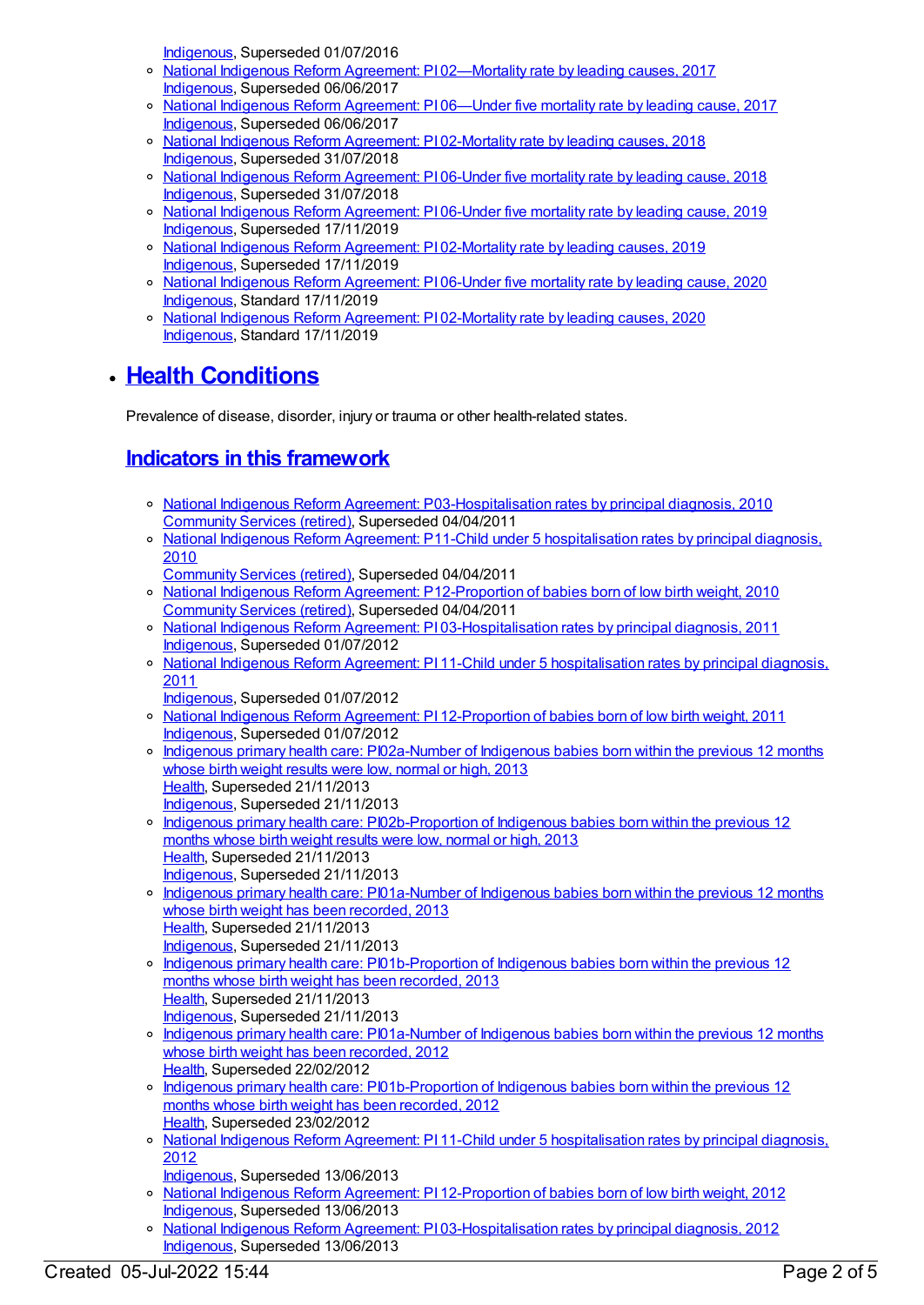- National Indigenous Reform Agreement: PI [07-Proportion](https://meteor.aihw.gov.au/content/484305) of babies born of low birth weight, 2013 [Indigenous](https://meteor.aihw.gov.au/RegistrationAuthority/6), Superseded 13/12/2013
- Indigenous primary health care: [PI01a-Number](https://meteor.aihw.gov.au/content/504688) of Indigenous babies born within the previous 12 months whose birth weight has been recorded, 2014 [Health](https://meteor.aihw.gov.au/RegistrationAuthority/12), Superseded 13/03/2015 [Indigenous](https://meteor.aihw.gov.au/RegistrationAuthority/6), Superseded 13/03/2015
- o Indigenous primary health care: [PI01b-Proportion](https://meteor.aihw.gov.au/content/504690) of Indigenous babies born within the previous 12 months whose birth weight has been recorded, 2014 [Health](https://meteor.aihw.gov.au/RegistrationAuthority/12), Superseded 13/03/2015 [Indigenous](https://meteor.aihw.gov.au/RegistrationAuthority/6), Superseded 13/03/2015
- o Indigenous primary health care: [PI02a-Number](https://meteor.aihw.gov.au/content/504692) of Indigenous babies born within the previous 12 months whose birth weight results were low, normal or high, 2014 [Health](https://meteor.aihw.gov.au/RegistrationAuthority/12), Superseded 13/03/2015 [Indigenous](https://meteor.aihw.gov.au/RegistrationAuthority/6), Superseded 13/03/2015
- o Indigenous primary health care: [PI02b-Proportion](https://meteor.aihw.gov.au/content/504694) of Indigenous babies born within the previous 12 months whose birth weight results were low, normal or high, 2014 [Health](https://meteor.aihw.gov.au/RegistrationAuthority/12), Superseded 13/03/2015 [Indigenous](https://meteor.aihw.gov.au/RegistrationAuthority/6), Superseded 13/03/2015
- National Indigenous Reform Agreement: PI [07-Proportion](https://meteor.aihw.gov.au/content/525840) of babies born of low birth weight, 2014 [Indigenous](https://meteor.aihw.gov.au/RegistrationAuthority/6), Superseded 24/11/2014
- Indigenous primary health care: [PI01a-Number](https://meteor.aihw.gov.au/content/587703) of Indigenous babies born within the previous 12 months whose birth weight has been recorded, 2015 [Health](https://meteor.aihw.gov.au/RegistrationAuthority/12), Superseded 05/10/2016 [Indigenous](https://meteor.aihw.gov.au/RegistrationAuthority/6), Superseded 20/01/2017
- o National Indigenous Reform Agreement: PI [07-Proportion](https://meteor.aihw.gov.au/content/579076) of babies born of low birth weight, 2015 [Indigenous](https://meteor.aihw.gov.au/RegistrationAuthority/6), Superseded 18/11/2015
- o Indigenous primary health care: [PI02b-Proportion](https://meteor.aihw.gov.au/content/588977) of Indigenous babies born within the previous 12 months whose birth weight results were low, normal or high, 2015 [Health](https://meteor.aihw.gov.au/RegistrationAuthority/12), Superseded 05/10/2016 [Indigenous](https://meteor.aihw.gov.au/RegistrationAuthority/6), Superseded 20/01/2017
- o Indigenous primary health care: [PI02a-Number](https://meteor.aihw.gov.au/content/588973) of Indigenous babies born within the previous 12 months whose birth weight results were low, normal or high, 2015 [Health](https://meteor.aihw.gov.au/RegistrationAuthority/12), Superseded 05/10/2016 [Indigenous](https://meteor.aihw.gov.au/RegistrationAuthority/6), Superseded 20/01/2017
- o Indigenous primary health care: [PI01b-Proportion](https://meteor.aihw.gov.au/content/588971) of Indigenous babies born within the previous 12 months whose birth weight has been recorded, 2015 [Health](https://meteor.aihw.gov.au/RegistrationAuthority/12), Superseded 05/10/2016 [Indigenous](https://meteor.aihw.gov.au/RegistrationAuthority/6), Superseded 20/01/2017
- o National Indigenous Reform Agreement: PI 07-Proportion of babies born of low birthweight, 2016 [Indigenous](https://meteor.aihw.gov.au/RegistrationAuthority/6), Superseded 01/07/2016
- o Indigenous primary health care: [PI01a-Number](https://meteor.aihw.gov.au/content/663900) of Indigenous babies born within the previous 12 months whose birth weight has been recorded, 2015-2017 [Health](https://meteor.aihw.gov.au/RegistrationAuthority/12), Superseded 25/01/2018 [Indigenous](https://meteor.aihw.gov.au/RegistrationAuthority/6), Superseded 27/02/2018
- o Indigenous primary health care: [PI01b-Proportion](https://meteor.aihw.gov.au/content/663903) of Indigenous babies born within the previous 12 months whose birth weight has been recorded, 2015-2017 [Health](https://meteor.aihw.gov.au/RegistrationAuthority/12), Superseded 25/01/2018 [Indigenous](https://meteor.aihw.gov.au/RegistrationAuthority/6), Superseded 27/02/2018
- Indigenous primary health care: [PI02a-Number](https://meteor.aihw.gov.au/content/663905) of Indigenous babies born within the previous 12 months whose birth weight results were low, normal or high, 2015-2017 [Health](https://meteor.aihw.gov.au/RegistrationAuthority/12), Superseded 25/01/2018 [Indigenous](https://meteor.aihw.gov.au/RegistrationAuthority/6), Superseded 27/02/2018
- o Indigenous primary health care: [PI02b-Proportion](https://meteor.aihw.gov.au/content/663907) of Indigenous babies born within the previous 12 months whose birth weight results were low, normal or high, 2015-2017 [Health](https://meteor.aihw.gov.au/RegistrationAuthority/12), Superseded 25/01/2018 [Indigenous](https://meteor.aihw.gov.au/RegistrationAuthority/6), Superseded 27/02/2018
- o National Indigenous Reform Agreement: PI 07-Proportion of babies born of low birthweight, 2017 [Indigenous](https://meteor.aihw.gov.au/RegistrationAuthority/6), Superseded 06/06/2017
- Indigenous primary health care: [PI01a-Number](https://meteor.aihw.gov.au/content/686339) of Indigenous babies born within the previous 12 months whose birth weight has been recorded, 2015-2017 [Health](https://meteor.aihw.gov.au/RegistrationAuthority/12), Superseded 17/10/2018
- [Indigenous](https://meteor.aihw.gov.au/RegistrationAuthority/6), Superseded 17/10/2018
- Indigenous primary health care: [PI02a-Number](https://meteor.aihw.gov.au/content/686346) of Indigenous babies born within the previous 12 months whose birthweight results were low, normal or high, 2015-2017 [Health](https://meteor.aihw.gov.au/RegistrationAuthority/12), Superseded 17/10/2018
- [Indigenous](https://meteor.aihw.gov.au/RegistrationAuthority/6), Superseded 17/10/2018
- o Indigenous primary health care: [PI02b-Proportion](https://meteor.aihw.gov.au/content/686348) of Indigenous babies born within the previous 12 months whose birthweight results were low, normal or high, 2015-2017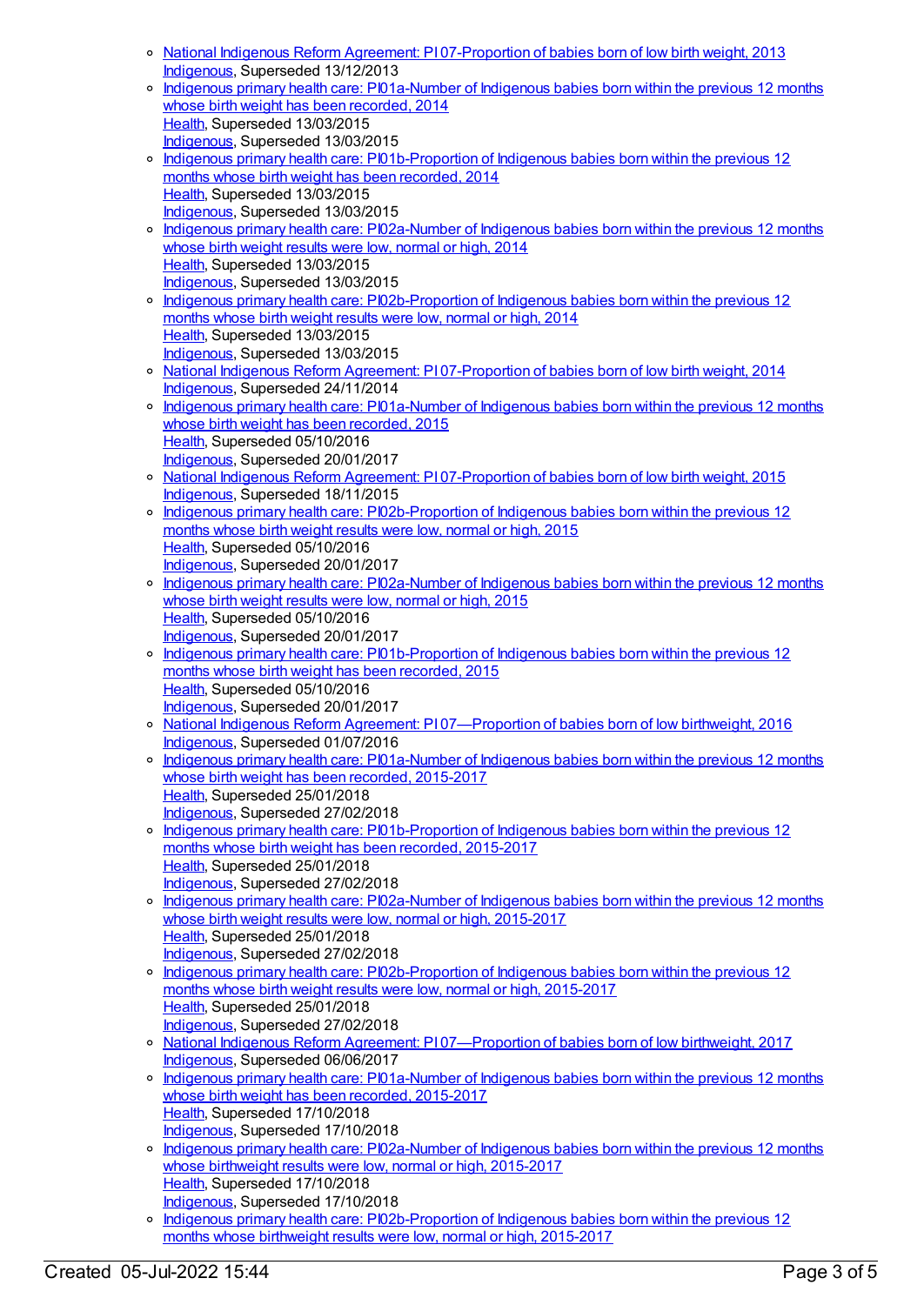[Health](https://meteor.aihw.gov.au/RegistrationAuthority/12), Superseded 17/10/2018 [Indigenous](https://meteor.aihw.gov.au/RegistrationAuthority/6), Superseded 17/10/2018

|         | <u><b>INGUSTIOUS</b></u> , Superseaga 17710/2010                                                        |
|---------|---------------------------------------------------------------------------------------------------------|
| $\circ$ | Indigenous primary health care: PI01b-Proportion of Indigenous babies born within the previous 12       |
|         | months whose birth weight has been recorded, 2015-2017                                                  |
|         | Health, Superseded 17/10/2018                                                                           |
|         | Indigenous, Superseded 17/10/2018                                                                       |
| $\circ$ | National Indigenous Reform Agreement: P107-Proportion of babies born of low birthweight, 2018           |
|         | Indigenous, Superseded 31/07/2018                                                                       |
| $\circ$ | Indigenous primary health care: PI01a-Number of Indigenous babies born within the previous 12 months    |
|         | whose birthweight has been recorded, 2018-2019                                                          |
|         | Health, Superseded 16/01/2020                                                                           |
|         |                                                                                                         |
|         | Indigenous, Superseded 14/07/2021                                                                       |
| $\circ$ | Indigenous primary health care: PI01b-Proportion of Indigenous babies born within the previous 12       |
|         | months whose birthweight has been recorded, 2018-2019                                                   |
|         | Health, Superseded 16/01/2020                                                                           |
|         | Indigenous, Superseded 14/07/2021                                                                       |
| $\circ$ | Indigenous primary health care: PI02a-Number of Indigenous babies born within the previous 12 months    |
|         | whose birthweight results were low, normal or high, 2018-2019                                           |
|         | Health, Superseded 16/01/2020                                                                           |
|         | Indigenous, Superseded 14/07/2021                                                                       |
| $\circ$ | Indigenous primary health care: PI02b-Proportion of Indigenous babies born within the previous 12       |
|         | months whose birthweight results were low, normal or high, 2018-2019                                    |
|         | Health, Superseded 16/01/2020                                                                           |
|         | Indigenous, Superseded 14/07/2021                                                                       |
| $\circ$ | National Indigenous Reform Agreement: P107-Proportion of babies born of low birthweight, 2019           |
|         | Indigenous, Superseded 23/08/2019                                                                       |
| $\circ$ | National Indigenous Reform Agreement: P107-Proportion of babies born of low birthweight, 2020           |
|         | Indigenous, Standard 23/08/2019                                                                         |
| $\circ$ | Indigenous-specific primary health care: PI01a-Number of Indigenous babies born within the previous 12  |
|         | months who have birthweight recorded, December 2020                                                     |
|         | Indigenous, Standard 14/07/2021                                                                         |
| $\circ$ | Indigenous-specific primary health care: PI01b-Proportion of Indigenous babies born within the previous |
|         | 12 months who have birthweight recorded, December 2020                                                  |
|         | Indigenous, Standard 14/07/2021                                                                         |
| $\circ$ | Indigenous-specific primary health care: PI02a-Number of Indigenous babies born within the previous 12  |
|         | months who have a birthweight result within specified categories, December 2020                         |
|         | Indigenous, Standard 14/07/2021                                                                         |
| $\circ$ | Indigenous-specific primary health care: PI02b-Proportion of Indigenous babies born within the previous |
|         | 12 months who have a birthweight result within specified categories, December 2020                      |
|         | Indigenous, Standard 14/07/2021                                                                         |
|         |                                                                                                         |
| о       | Indigenous primary health care: PI01a-Number of Indigenous babies born within the previous 12 months    |
|         | whose birthweight has been recorded, June 2020                                                          |
|         | Health, Retired 13/10/2021                                                                              |
|         | Indigenous, Superseded 14/07/2021                                                                       |
| $\circ$ | Indigenous primary health care: PI01b-Proportion of Indigenous babies born within the previous 12       |
|         | months whose birthweight has been recorded, June 2020                                                   |
|         | Health, Retired 13/10/2021                                                                              |
|         | Indigenous, Superseded 14/07/2021                                                                       |
| $\circ$ | Indigenous primary health care: PI02a-Number of Indigenous babies born within the previous 12 months    |
|         | whose birthweight results were low, normal or high, June 2020                                           |
|         | Health, Retired 13/10/2021                                                                              |
|         | Indigenous, Superseded 14/07/2021                                                                       |
| $\circ$ | Indigenous primary health care: PI02b-Proportion of Indigenous babies born within the previous 12       |
|         | months whose birthweight results were low, normal or high, June 2020                                    |
|         | Health, Retired 13/10/2021                                                                              |
|         | Indigenous, Superseded 14/07/2021                                                                       |

### **Human [Function](https://meteor.aihw.gov.au/content/410651)**

Alterations to body structure or function (impairment), activities (activity limitation) and participation (restrictions in participation).

# **Life [Expectancy](https://meteor.aihw.gov.au/content/410670) & Wellbeing**

Broad measures of physical, mental, and social wellbeing of individuals and other derived indicators such as Disability Adjusted Life Expectancy (DALE).